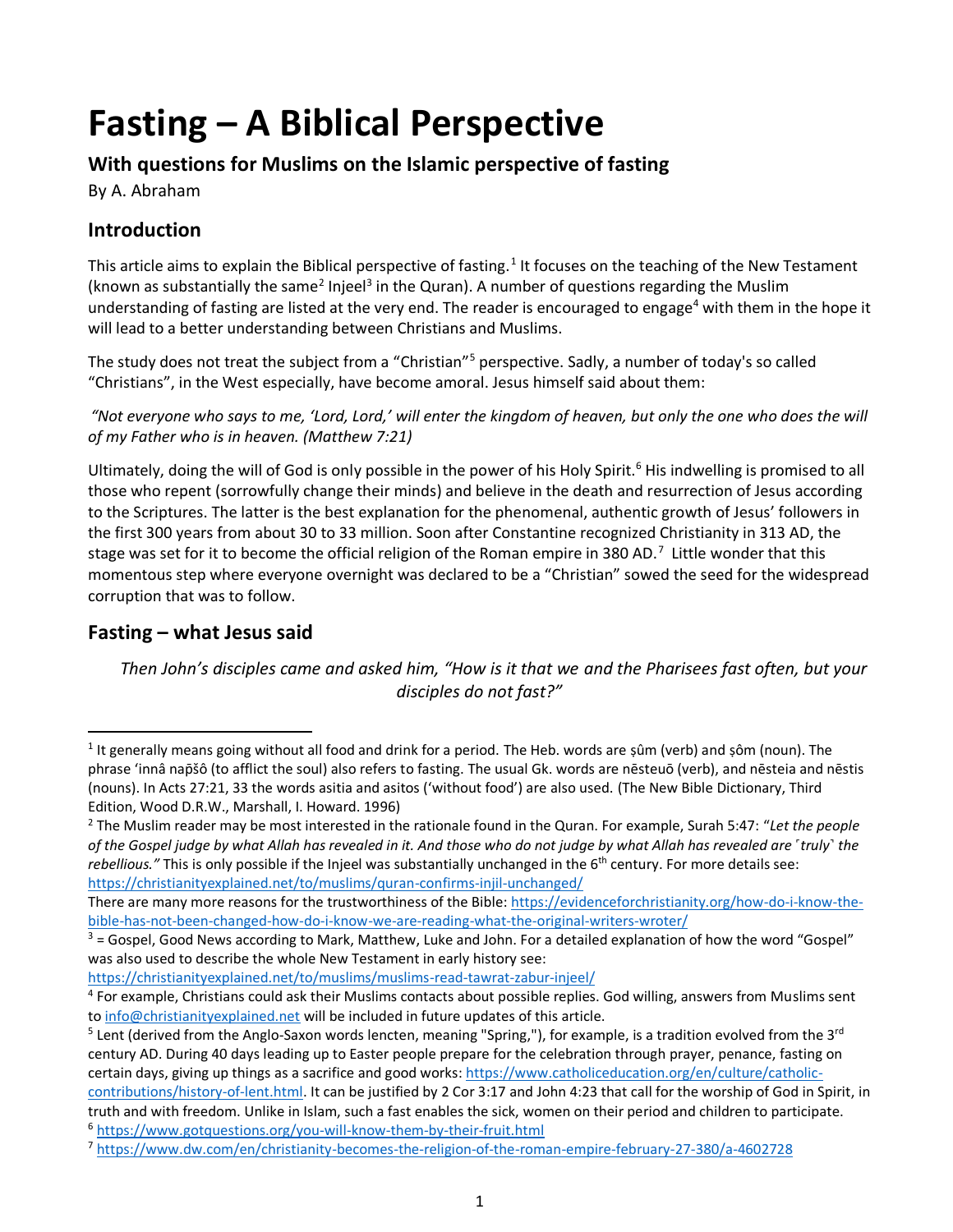*Jesus answered, "How can the guests of the bridegroom mourn while he is with them? The time will come when the bridegroom will be taken from them; then they will fast.*

*"No one sews a patch of unshrunk cloth on an old garment, for the patch will pull away from the garment, making the tear worse. 17 Neither do people pour new wine into old wineskins. If they do, the skins will burst; the wine will run out and the wineskins will be ruined. No, they pour new wine into new wineskins, and both are preserved."* 

*(*Matthew 9:14–17)

Here is a short explanation of the passage above:

## Pharisees

The Pharisees are the religious leaders at the time of Jesus. Many were hypocrites, not doing themselves what they commanded others to observe. Unfortunately, this is very similar today.

#### **Bridegroom**

Jesus, the Messiah, compares himself to a bridegroom. This is highly significant in light of the fact that in numerous Biblical passages God compares the relationship with his people to that of a husband and wife.<sup>8</sup> Jesus does the same!<sup>9</sup> Clearly, Jesus is much more than a prophet! He said:

*He who has ears to hear, let him hear.<sup>10</sup>*

#### Taken from them

This refers to the death of Jesus on the cross.

## Then they will fast

Yon Kippur, the Day of Atonement for the certain forgiveness of sins, is the only fast commanded in the Torah (Leviticus 16:29-30). Other instances where people fasted in the Old Testament are:

-to show grief and solidarity (Nehemiah 1:1-11) -to seek deliverance or protection (Ezra 8:21-23) -to repent (Jonah 3:10) -to gain victory (Judges 20:26)

After the return of the Jews from exile four regular fast-days were established to mourn numerous painful events in Jewish history. Many other such non-obligatory fasts were added later to remember "certain troubles that befell Israel."<sup>11</sup> Most of them were not observed by the majority of Jews.

In light of that it becomes clear why Jesus associated fasting with mourning in Mathew 9:15. He also fasted for 40 days without food in preparation for the public ministry.<sup>12</sup> Fasting is prescribed for followers of Jesus in the New Testament on various other grounds:

-to determine Gods direction for his people. (Acts 13:2-3) -to seek God's wisdom. (Acts 14: 23) -to worship God as one expression of our love for him. (Luke 2:37)

 $^8$  Isaiah 54:5, Jeremiah 2:2; 31:32, Ezekiel 16:8-14; Hosea 2:7,16; Joel 1:8, Revelation 21:2.

<sup>9</sup>2 Corinthians 11:2, Ephesians 5:25-33, Revelation 19:7-9.

 $10$  Matthew 11:15

<sup>11</sup> For more details please visit:<https://www.jewishencyclopedia.com/articles/6033-fasting-and-fast-days>

<sup>12</sup> Matthew 4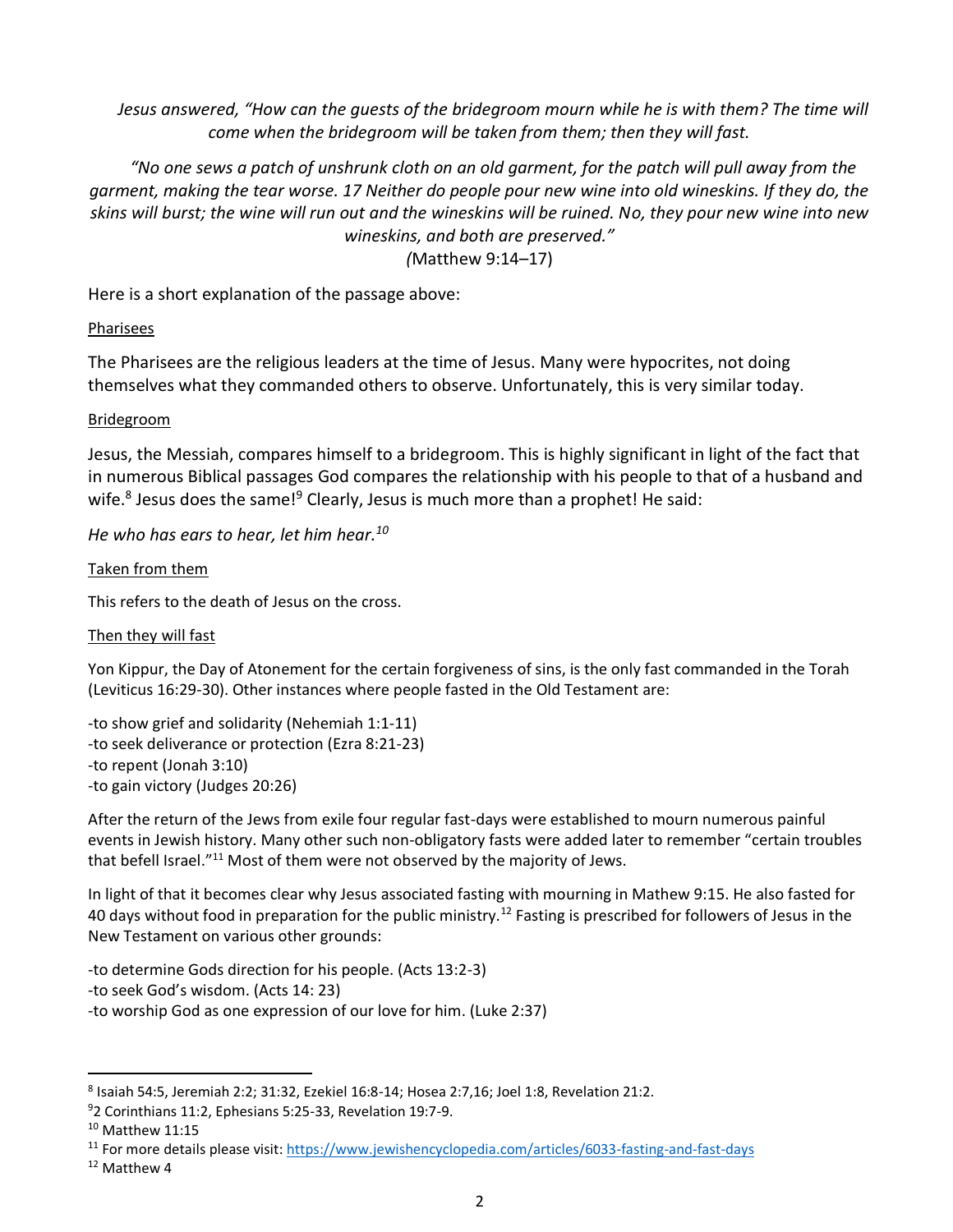Fasting is taken for granted in the whole Bible. However, it is not easy to seek God through self-denial, via selfcontrol. The latter is one of the fruits of the Spirit in the life of the followers of Jesus (Galatians 5:22-23). When they are weak, disciples draw closer to God, being more aware of his presence and his empowering for his work through them. Fasting in one's own strength is doomed to fail. Jesus gave this stern warning to his followers. It is one explanation why some people think Christians do not fast:

*"When you fast, do not look somber as the hypocrites do, for they disfigure their faces to show others they are fasting. Truly I tell you, they have received their reward in full. But when you fast, put oil on your head and wash your face, so that it will not be obvious to others that you are fasting, but only to your Father, who is unseen; and your Father, who sees what is done in secret, will reward you. (Matthew 6:17-18)*

Fasting by hypocrites finds no acceptance with God. It is described in more details in the Torah here:

*"Shout it aloud, do not hold back. Raise your voice like a trumpet. Declare to my people their rebellion and to the descendants of Jacob their sins. <sup>2</sup> For day after day they seek me out; they seem eager to know my ways, as if they were a nation that does what is right and has not forsaken the commands of its God. They ask me for just decisions and seem eager for God to come near them.*

*3 'Why have we fasted,' they say, 'and you have not seen it? Why have we humbled ourselves, and you have not noticed?' "Yet on the day of your fasting, you do as you please and exploit all your workers. <sup>4</sup> Your fasting ends in quarreling and strife, and in striking each other with wicked fists. You cannot fast as you do today and expect your voice to be heard on high.*

*5 Is this the kind of fast I have chosen, only a day for people to humble themselves? Is it only for bowing one's head like a reed and for lying in sackcloth and ashes? Is that what you call a fast, a day acceptable to the Lord? <sup>6</sup> "Is not this the kind of fasting I have chosen:*

*to loose the chains of injustice and untie the cords of the yoke, to set the oppressed free and break every yoke? <sup>7</sup> Is it not to share your food with the hungry and to provide the poor wanderer with shelter—when you see the naked, to clothe them, and not to turn away from your own flesh and blood? <sup>8</sup> Then your light will break forth like the dawn, and your healing will quickly appear; then your righteousness[\[a\]](https://www.biblegateway.com/passage/?search=Isaiah%2058&version=NIV#fen-NIV-18795a) will go before you, and the glory of the Lord will be your rear guard. <sup>9</sup> Then you will call, and the Lord will answer; you will cry for help, and he will say: Here am I.*

*"If you do away with the yoke of oppression, with the pointing finger and malicious talk, <sup>10</sup> and if you spend yourselves in behalf of the hungry and satisfy the needs of the oppressed, then your light will rise in the darkness, and your night will become like the noonday. (Isaiah 58)*

## A patch of unshrunk cloth on an old garment; new wine into old wineskins

At the time of Jesus many people wore clothing made from linen and silk. Since a new patch would shrink at the first wash it could not be sown on an old garment without ruining it. A similar thing is true of new wine. In the distant past wineskins were made out of animal skins. After a while they stretched and lost their elasticity. Therefore, new wine would burst them because it needed room for the expansion, caused by continued fermentation. New wine skins were the only solution to store new wine.

These two examples of Jesus illustrate the main point of his discourse. Something new is happening. It cannot be mixed with the old: Jesus came to die on the cross and rise again!

## **Why did Jesus die and rise from the dead?**

Historians virtually unanimously agree that Jesus Christ died.<sup>13</sup> Further, according to an in-depth, 700 pages

<sup>13</sup> <https://www.uncover.org.uk/questions/whats-the-evidence-outside-the-bible-for-jesus-life-and-teaching/> <https://www.theguardian.com/world/2017/apr/14/what-is-the-historical-evidence-that-jesus-christ-lived-and-died>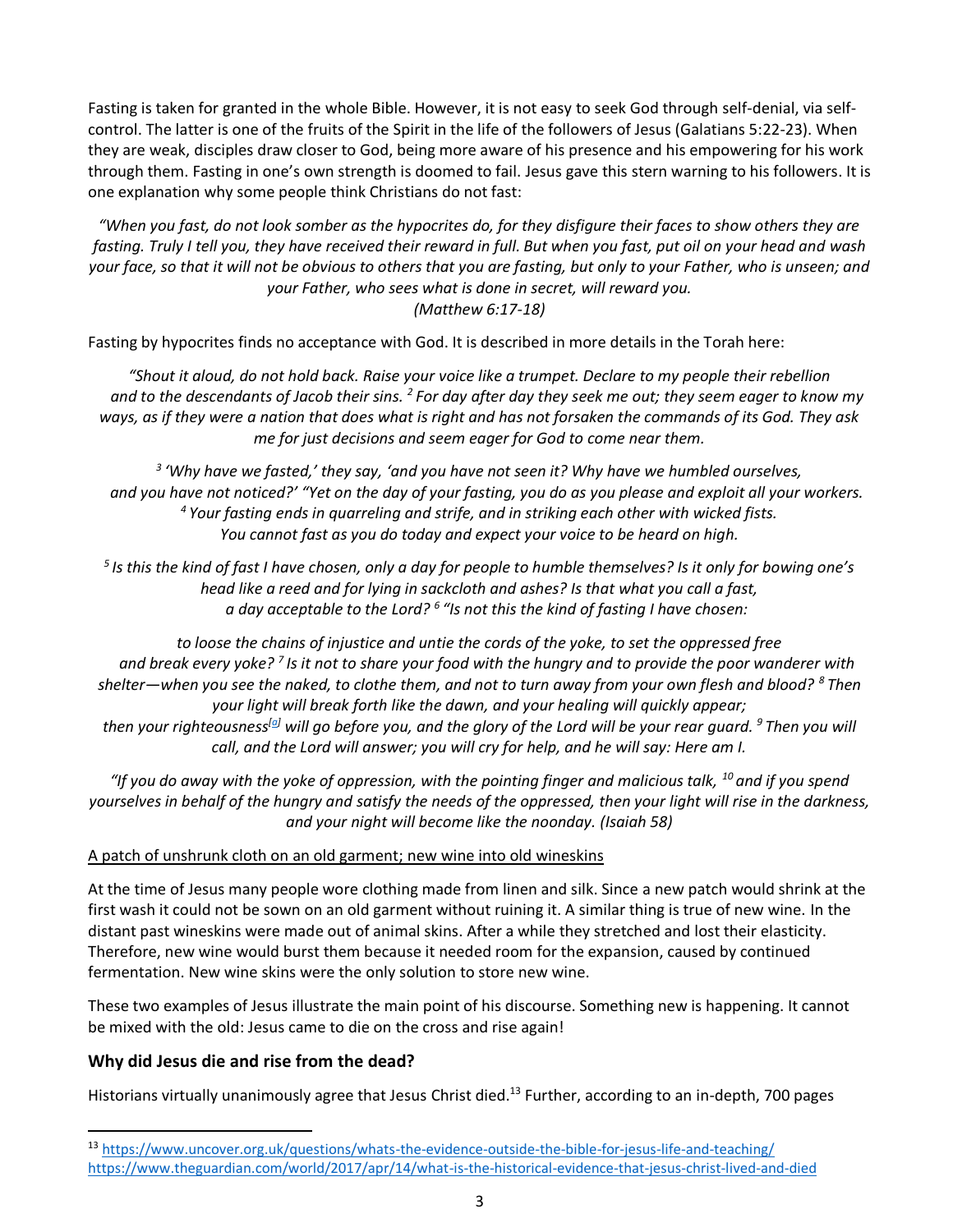academic study, almost all scholars writing on the subject also regard the following as indisputable facts because there is very strong evidence for it: $^{14}$ 

-Very shortly after Jesus' death, the disciples (followers of Jesus) had experiences that led them to believe and proclaim that Jesus had risen and appeared to them.

-Within a few years after Jesus' death, Paul converted after experiencing what he interpreted as a postresurrection appearance of Jesus.

In this footnote  $3^{15}$  are several links to reviews of the ground-breaking book, "The Resurrection of Jesus: A New Historiographical Approach" by Prof Michael R. Licona. In it he writes: "The objective of this investigation was to learn and apply the approach of historians outside of the community of biblical scholars to the question of whether Jesus rose from the dead. . .and then weighing a number of hypotheses representative of what is being proposed at the beginning of the twenty-first century. In the end, the resurrection hypothesis came out on top and meets the standards discussed herein for being historical.<sup>16</sup>

Historians, however, cannot tell us the reason why Jesus died and rose again. For this we must, of course, consult those who follow him. Their explanation of these momentous and unique events, recorded in the Torah and Injeel, make the most sense.

At the time of writing there is a horrific war going on in Europe between Ukraine and Russia! On a regular basis we are being confronted with horrible, unbelievable images of atrocities. Did you know that it is only one of currently 22 ongoing wars in 2022?<sup>17</sup> About 135 major conflicts have occurred previously in world history, starting only from 1300 BC when records began.<sup>18</sup> In addition there are ongoing struggles in our own hearts and between ourselves and God. While mankind has been able to fly to the moon and send unmanned missions even beyond, it has not made any progress in taming its own outrageous selfishness.

Now contrast our miserable, shameful state with God and his perfect attributes of holiness, purity, justice and love. As history shows, our good deeds are not changing our hearts. Neither will they be able to pay off our debts before him. Do we really think God would admit us into heaven in such a hopeless state? Although he is merciful, the unchanging One would have to change some of his other flawless standards to exercise mercy. That is impossible. To believe that God made us weak does not help our cause either. If that were the case, why does he punish us in hell for what we cannot help doing?

The Bible teaches us that we have not always been slaves to sin. It started with Adam and Eve rebelling against the commandment of God who loved them in paradise. The result was death and separation. As we have seen so far, the love of God calls for restoration of our relationship with him but the justice of God demands

 $14$  Licona, Michael R. The Resurrection of Jesus. A New Historiographical Approach (p. 303). InterVarsity Press. Kindle Edition. 2010

<sup>15</sup> [https://apologetics315.com/2013/10/book-review-the-resurrection-of-jesus-a-new-historiographical-approach-by](https://apologetics315.com/2013/10/book-review-the-resurrection-of-jesus-a-new-historiographical-approach-by-michael-licona/)[michael-licona/](https://apologetics315.com/2013/10/book-review-the-resurrection-of-jesus-a-new-historiographical-approach-by-michael-licona/)

[https://jenniferguo.wordpress.com/2015/07/08/the-resurrection-of-jesus-a-new-historiographical-approach-michael](https://jenniferguo.wordpress.com/2015/07/08/the-resurrection-of-jesus-a-new-historiographical-approach-michael-licona/)[licona/](https://jenniferguo.wordpress.com/2015/07/08/the-resurrection-of-jesus-a-new-historiographical-approach-michael-licona/)

[https://www.google.com/url?sa=t&rct=j&q=&esrc=s&source=web&cd=&ved=2ahUKEwjajcTo8oz2AhVYPOwKHVqYBIoQFno](https://www.google.com/url?sa=t&rct=j&q=&esrc=s&source=web&cd=&ved=2ahUKEwjajcTo8oz2AhVYPOwKHVqYBIoQFnoECCQQAQ&url=https%3A%2F%2Fwww.etsjets.org%2Ffiles%2FJETS-PDFs%2F54%2F54-4%2FJETS_54-4_823-883_Book%2520Reviews.pdf&usg=AOvVaw2r6qy_tD8WEmNRMxdc6ZzF) [ECCQQAQ&url=https%3A%2F%2Fwww.etsjets.org%2Ffiles%2FJETS-PDFs%2F54%2F54-4%2FJETS\\_54-4\\_823-](https://www.google.com/url?sa=t&rct=j&q=&esrc=s&source=web&cd=&ved=2ahUKEwjajcTo8oz2AhVYPOwKHVqYBIoQFnoECCQQAQ&url=https%3A%2F%2Fwww.etsjets.org%2Ffiles%2FJETS-PDFs%2F54%2F54-4%2FJETS_54-4_823-883_Book%2520Reviews.pdf&usg=AOvVaw2r6qy_tD8WEmNRMxdc6ZzF)

[<sup>883</sup>\\_Book%2520Reviews.pdf&usg=AOvVaw2r6qy\\_tD8WEmNRMxdc6ZzF](https://www.google.com/url?sa=t&rct=j&q=&esrc=s&source=web&cd=&ved=2ahUKEwjajcTo8oz2AhVYPOwKHVqYBIoQFnoECCQQAQ&url=https%3A%2F%2Fwww.etsjets.org%2Ffiles%2FJETS-PDFs%2F54%2F54-4%2FJETS_54-4_823-883_Book%2520Reviews.pdf&usg=AOvVaw2r6qy_tD8WEmNRMxdc6ZzF) (pages 839 -844) digital version, pdf: pages 17-22 [https://www.google.com/url?sa=t&rct=j&q=&esrc=s&source=web&cd=&cad=rja&uact=8&ved=2ahUKEwjajcTo8oz2AhVYP](https://www.google.com/url?sa=t&rct=j&q=&esrc=s&source=web&cd=&cad=rja&uact=8&ved=2ahUKEwjajcTo8oz2AhVYPOwKHVqYBIoQFnoECCUQAQ&url=https%3A%2F%2Fwww.academia.edu%2F12562597%2FReview_of_The_Resurrection_of_Jesus_A_New_Historiographical_Approach_Michael_R_Licona_IVP_Academic_2010_718_pp_in_Theology_February_2012_pp_51_52%3Fauto%3Ddownload&usg=AOvVaw01wOYWqY_dDKmDcVfudDFa) [OwKHVqYBIoQFnoECCUQAQ&url=https%3A%2F%2Fwww.academia.edu%2F12562597%2FReview\\_of\\_The\\_Resurrection\\_of](https://www.google.com/url?sa=t&rct=j&q=&esrc=s&source=web&cd=&cad=rja&uact=8&ved=2ahUKEwjajcTo8oz2AhVYPOwKHVqYBIoQFnoECCUQAQ&url=https%3A%2F%2Fwww.academia.edu%2F12562597%2FReview_of_The_Resurrection_of_Jesus_A_New_Historiographical_Approach_Michael_R_Licona_IVP_Academic_2010_718_pp_in_Theology_February_2012_pp_51_52%3Fauto%3Ddownload&usg=AOvVaw01wOYWqY_dDKmDcVfudDFa) Jesus A New Historiographical Approach Michael R Licona IVP Academic 2010 718 pp in Theology February 2012 pp\_51\_52%3Fauto%3Ddownload&usg=AOvVaw01wOYWqY\_dDKmDcVfudDFa

<sup>&</sup>lt;sup>16</sup> Licona, Michael R.. The Resurrection of Jesus (pp. 619-620). InterVarsity Press. Kindle Edition.

<sup>&</sup>lt;sup>17</sup> <https://worldpopulationreview.com/country-rankings/countries-currently-at-war>

<sup>18</sup> <https://www.britannica.com/topic/list-of-wars-2031197>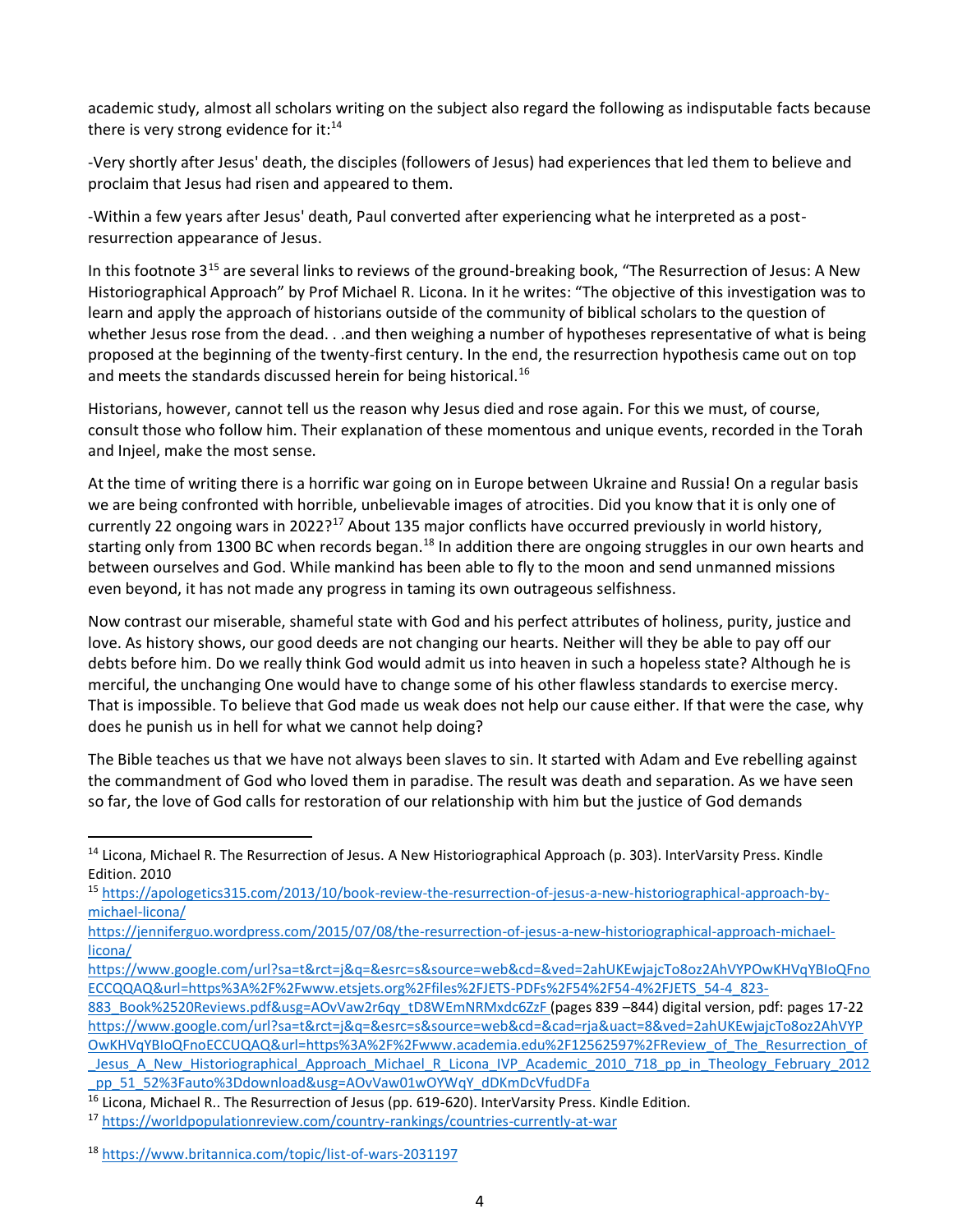punishment which only God himself can deal with. He has chosen to do that via the concept of sacrifice found in four stories written in both the Bible and the Quran:

**- Adam and Eve (Hawa):** When they sinned and discovered they were naked, a horrible shame and fear entered into their lives. They tried to cover themselves with leaves. God gave them garments of animal skin, pointing to the first sacrifice that deals with the devastating result of sin. (Genesis 3:7, 21) Men's effort to do good deeds (symbolised by the leaves) to cover their shame and fear caused by sin was not enough from God's perspective. In the Quran too God gives them 'clothing to cover their shame.' (Surah 7, Al Araf, verse 26). Shame only comes as a result of sin. Where there is no actual, consciously committed sin there is no shame, hence small children do not mind being naked.

**- Cain and Abel (Habil and Kabil)**: God accepted the animal sacrifice of Abel but rejected the sacrifice of crop made by Cain. (Surah 5, Al Maida, verse 27, Genesis 4:3-7)

**- Abraham (Ibrahim):** God provided an animal as a sacrifice instead of the son (Surah 37, Al Saffat, verse 107, Genesis 22). It cannot have been a simple act of worship on Abraham's part because the Quran says, 'we ransomed him with a mighty sacrifice.' Compared with the son who is much more valuable than an animal, the latter must have been called 'mighty' because it symbolically pointed to a perfect sacrifice to come in the future.

**- Moses (Musa):** He was commanded by God to sacrifice animals for the absolute certain forgiveness of sins of the people of Israel (Numbers 19:1-10). This story is alluded to in Surah 2, Al Baqara, verses 67-74. The Jewish Temple is also mentioned in Surah 17, Surah Al-Isra, verses 1-7. Daily sacrifices of animals for the forgiveness of sins were central to it according to the Torah. Surah 5:44 mentions Jewish priests. One of their main tasks was to sacrifice animals for the forgiveness of sins.

The fifth story is clearly taught in the Bible only. Without it, however, the previous four stories are incomplete:

**- Jesus (Isa):** As mentioned already, animal sacrifices in the Torah (Old Testament) are less valuable than human beings. They only pointed to the perfect and sinless sacrifice to come. An illustration may help to understand this better: It is a bit like a cheque (=animal sacrifice) which guarantees money (=Jesus and his death). Once it is paid, the cheque becomes obsolete. Jesus died on behalf of all people in the world to take away the sins, shame, fear and guilt of all those who repent and believe in him (John 1:29, Mark 10:45). God confirmed his work by raising Jesus back to live on the third day and up to Him about forty days later (Acts 1:3, 1 Cor 15).

Since Muslims are asked in the Quran to believe in the previous books from which we just explained God's way to forgive mankind, do you believe in it? If not, please consider Surah 2, Al-Baqarah, 107: "Whatever message We abrogate or cause to be forgotten, We bring one better than that or the like thereof..." What could possibly be better than to receive instantly and absolutely certain forgiveness of sins, restoration from shame to honour, release from fear and guilt and power for a life in obedience to God? All this has been promised in the previous Scriptures to all who truly repent and believe in God's way.

## **Conclusion**

Fasting is prescribed in the Bible for various reasons, such as: showing grief and solidarity, mourning, seeking God's presence, deliverance, protection, direction, wisdom, victory, repenting and to worship God as one expression of our love for him.

Jesus died and rose from the dead to enable the certain forgiveness of sin. He empowers his followers to a life of good deeds lived in gratitude to their Saviour and Lord. This centre of Christian belief is well-established as historical fact.

Followers of Jesus fast *because* they are 100% certain of their forgiveness of sins and eternal destiny in heaven. They do not fast *in order to maybe* achieve this position before God like other religions, particularly Islam, teach.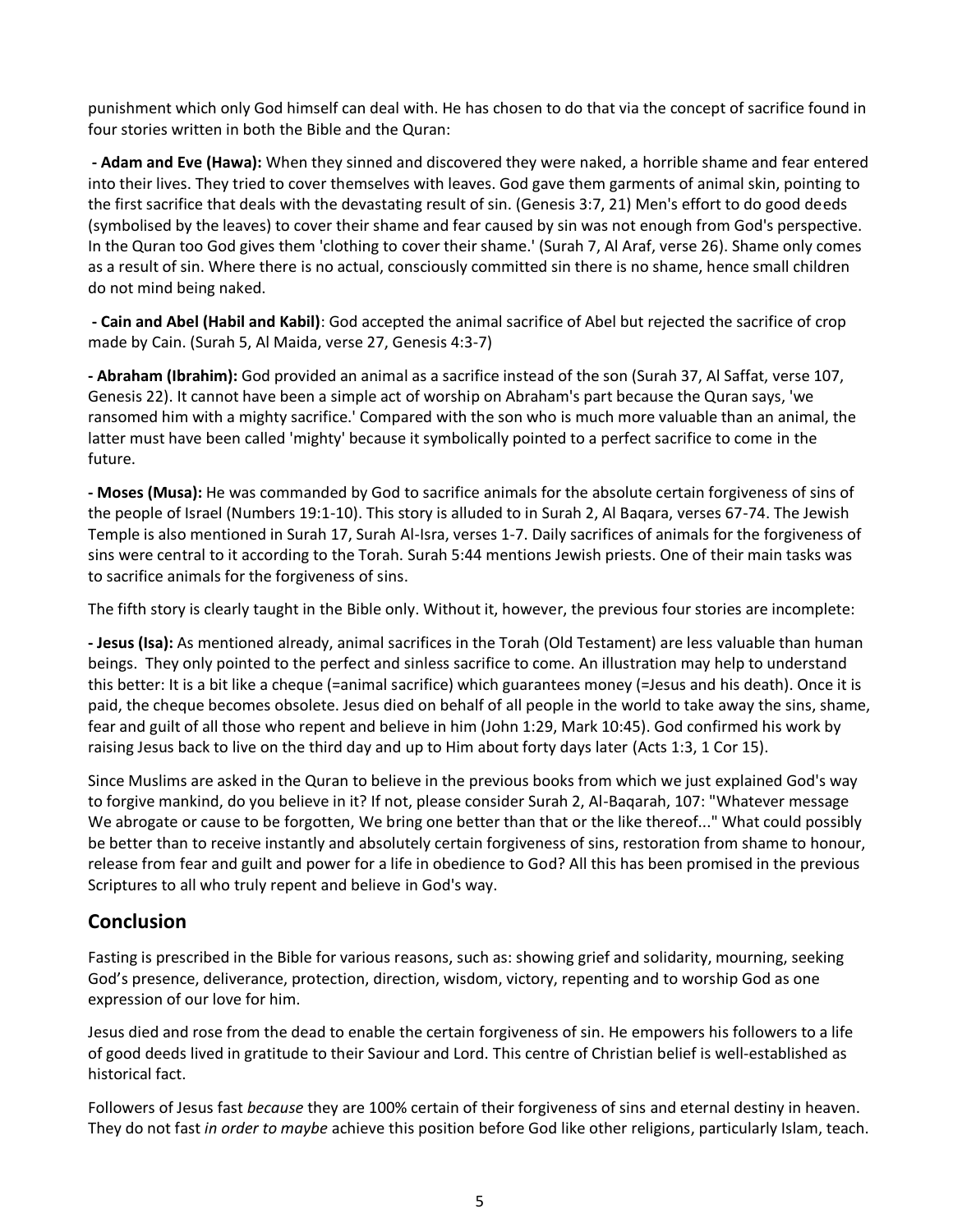Christians fast to be *more useful* to God *not to be accepted* by him, God willing. Through repentance and faith, they are already accepted.

The unique message and sacrifice of Jesus on behalf of those who choose to follow him cannot be mixed with other beliefs. Syncretism, unity for the sake of truth, a one world religion, is not possible because of irreconcilable differences.

More information can be found here: [www.christianityexplained.net](http://www.christianityexplained.net/)

Alternatively, if you would like to give your life to Jesus or have questions and comments please write to: [info@christianityexplained.net](mailto:info@christianityexplained.net)

**----------------------------------------------**

## **Questions for Muslims regarding the Islamic perspective of fasting**

**----------------------------------------------**

## **1. Why did Mohammad at first only fast on the same day the pagans did?**

Narrated 'Aisha: (The tribe of) Quraish used to fast on the day of Ashura' in the Pre-lslamic period, and then Allah's Apostle ordered (Muslims) to fast on it…" (Sahih Bukhari, Book 31, Hadith 117)

## **2. Did Mohammad decide when to fast, not Allah?**

Ibn 'Abbas reported that when the Messenger of Allah (may peace be upon him) fasted on the day of 'Ashura and commanded that it should be observed as a fast, they (his Companions) said [complained] to him: Messenger of Allah, it is a day which the Jews and Christians hold in high esteem. Thereupon the Messenger of Allah (may peace be upon him) said: When the next year comes, God willing, we would observe fast on the 9th. But the Messenger of Allah (may peace be upon him) died before the advent of the next year. (Sahih Muslim, Book 6, Hadith 2528)

## **3. Why did Mohammad think Jews fast on the Day of Ashura in the month of Muharam (Jewish month of Tammuz) when their fast is on the day of atonement** (**10th day in the Jewish month of Tishri)? <sup>19</sup> Please also explain why Muslims allegedly have more claim over Moses?**

Narrated Ibn 'Abbas: The Prophet came to Medina and saw the Jews fasting on the Day of Ashura. He asked them about that. They replied, "This is a good day, the day on which Allah rescued Bani Israel from their enemy. So, Moses fasted this day." The Prophet said, "We have more claim over Moses than you." So, the Prophet fasted on that day and ordered (the Muslims) to fast (on that day). (Sahih Bukhari, Book 31, Hadith 222)

## **4. Why was fasting changed by Allah from what was easier and flexible to what is more difficult?**

Narrated Ibn 'Umar: The Prophet observed the fast on the 10th of Muharram ('Ashura), and ordered (Muslims) to fast on that day, but when the fasting of the month of Ramadan was prescribed, the fasting of the 'Ashura' was abandoned". (Sahih Bukhari, Book 31, Hadith 116)

'A'isha (Allah be pleased with her) reported that the Messenger of Allah (may peace be upon him) had ordered to observe fast (on 'Ashura) before the fasting in Ramadan was made obligatory. But when it became obligatory, then he who wished fasted on the Day of Ashura, and he who wished did not observe it (on that day)". (Sahih Muslim Book 6, Hadith 2502)

<sup>19</sup> [http://www.islam-watch.org/authors/117-ghalib/1342-to-my-fellow-muslims-with-love-revealing-real-muhammad-and](http://www.islam-watch.org/authors/117-ghalib/1342-to-my-fellow-muslims-with-love-revealing-real-muhammad-and-islam-5c-fasting-the-third-pillar-of-islam-muhammads-love-a-hate-toward-jewish-ashura-fasting.html)[islam-5c-fasting-the-third-pillar-of-islam-muhammads-love-a-hate-toward-jewish-ashura-fasting.html](http://www.islam-watch.org/authors/117-ghalib/1342-to-my-fellow-muslims-with-love-revealing-real-muhammad-and-islam-5c-fasting-the-third-pillar-of-islam-muhammads-love-a-hate-toward-jewish-ashura-fasting.html)